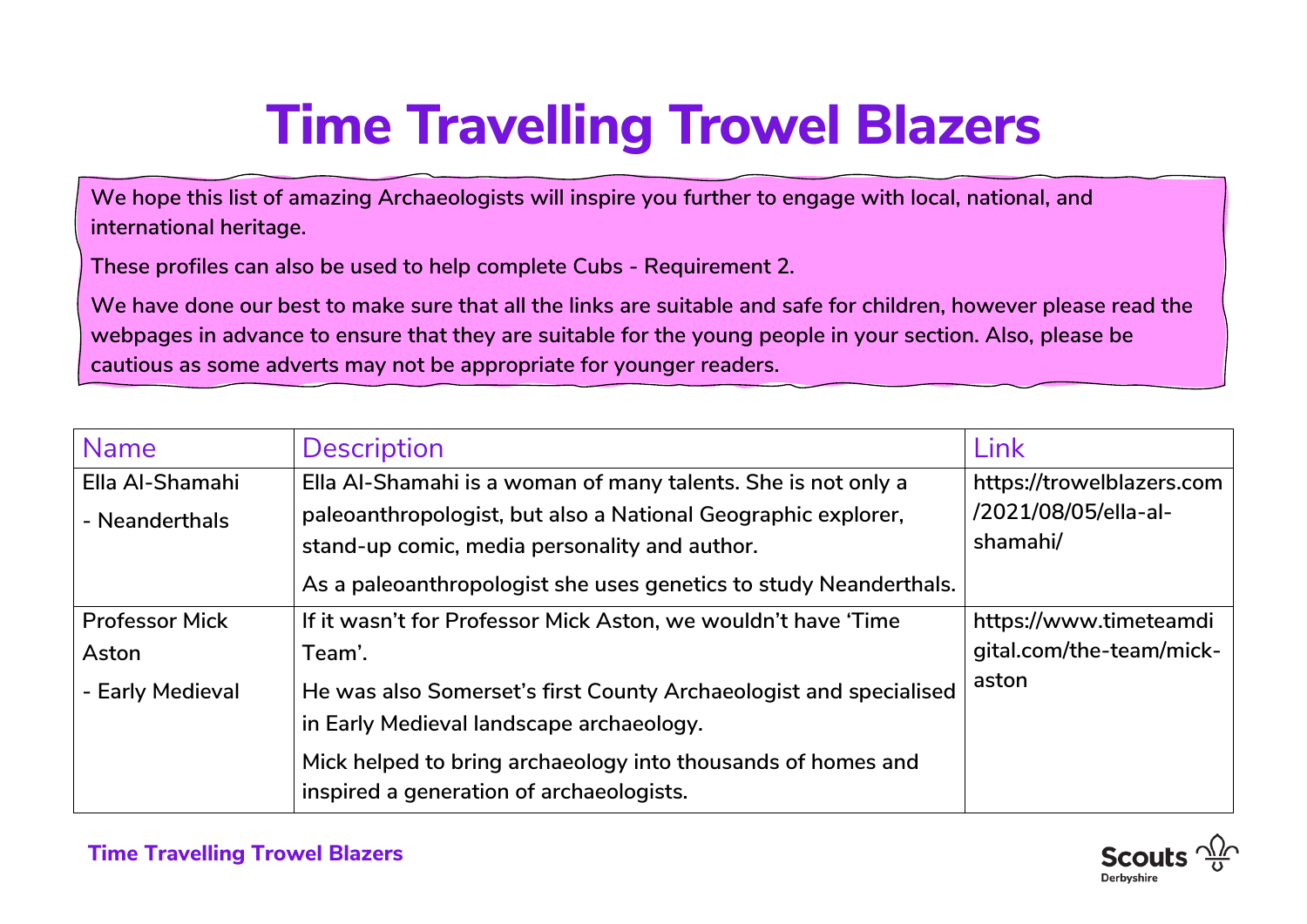| <b>Thomas Bateman</b><br>- Stone Age            | Thomas Bateman became interested in archaeology at an early<br>age, whilst living at Middleton Hall.<br>He excavated over 38 barrows in his lifetime, some of which were<br>at Arbor Low, that he helped to further understand.                                                                       | https://derbyshireheritag<br>e.co.uk/people/thomas-<br>bateman/                                                                   |
|-------------------------------------------------|-------------------------------------------------------------------------------------------------------------------------------------------------------------------------------------------------------------------------------------------------------------------------------------------------------|-----------------------------------------------------------------------------------------------------------------------------------|
| <b>Gertrude Bell</b><br>- Assyriologist         | Explorer, mountaineer, spy and archaeologist, Gertrude Bell was<br>'many things in her extraordinary life, but amidst the globe-<br>trotting, international politics, and alpine ascents, she managed to<br>fit in archaeological investigations and the creation of the National<br>Museum of Iraq.' | https://trowelblazers.com<br>/gertrude-bell/                                                                                      |
| <b>Sylvia Benton</b><br><b>Bronze Age</b>       | Sylvia Benton was born in India and studied at Cambridge and<br>Oxford.<br>'She revolutionised conceptions of the Bronze Age in northern<br>Europe.'<br>'During WWII she worked for the Postal and Telegraph<br>Censorship program by day, and fought fires by night.'                                | https://trowelblazers.com<br>/2021/05/10/sylvia-<br>benton/                                                                       |
| Dr. Peggy Brunache<br>- Culinary<br>archaeology | Dr. Peggy Brunache is a Haitian American archaeologist, lecturer,<br>culinary consultant, and foodways specialist.<br>Her PhD focused on the narratives of enslaved women within the<br>Caribbean, and 'demonstrated the immense impact that these<br>women had on modern day food culture'.          | https://trowelblazers.com<br>/2020/07/20/peggy-<br>brunache/<br>Note: Some themes may not<br>be suitable for younger<br>sections. |

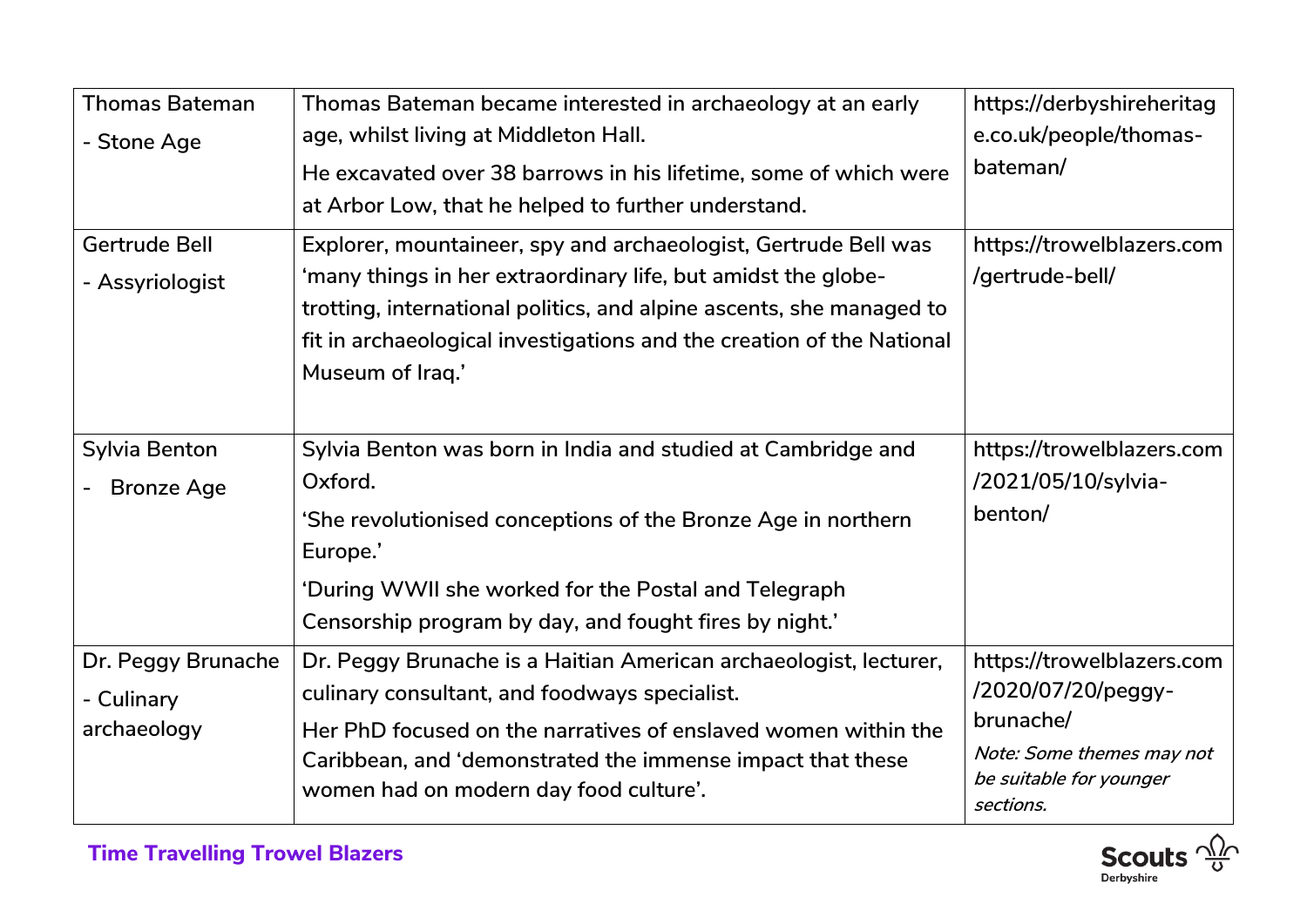| <b>Professor Rosemary</b> | Professor Rosemary Cramp discovered the remains of a Roman                                                                                      | https://trowelblazers.com      |
|---------------------------|-------------------------------------------------------------------------------------------------------------------------------------------------|--------------------------------|
| Cramp                     | villa at the young age of twelve and then published that discovery                                                                              | /2014/05/08/rosemary-          |
| - Roman                   | at just the age of sixteen.                                                                                                                     | cramp-from-                    |
|                           | Instead of continuing with Roman archaeology, 'she is best known<br>for her ground-breaking work investigating the Anglo-Saxons in<br>England'. | trowelblazing-teen-to-<br>dbe/ |
| Dr. Justin                | Dr. Justin Dunnavant is an assistant professor at UCLA in the                                                                                   | https://justindunnavant.c      |
| Dunnavant                 | USA.                                                                                                                                            | om/                            |
| - Maritime                | He is a regular participant in <i>Diving with A Purpose's</i> Maritime                                                                          |                                |
| Archaeology               | <b>Archaeology Training Program.</b>                                                                                                            |                                |
|                           | DWP runs multiple programmes for submerged heritage                                                                                             |                                |
|                           | preservation and conservation projects worldwide, with a focus on                                                                               |                                |
|                           | African Diaspora.                                                                                                                               |                                |
|                           | When not exploring the underwater world, he is also the co-<br>founder of the Society of Black Archaeologists.                                  |                                |
| <b>Dorothy Garrod</b>     | Dorothy Garrod was the first ever female Oxbridge professor,                                                                                    | https://trowelblazers.com      |
| - Stone Age               | leading the way for women of all subjects.                                                                                                      | /2014/04/27/dorothy-           |
|                           | 'She was a pioneer of Palaeolithic archaeology and led                                                                                          | garrod/                        |
|                           | excavations in Gibraltar, Palestine, Southern Kurdistan, Turkey,<br>and Bulgaria.'                                                              |                                |

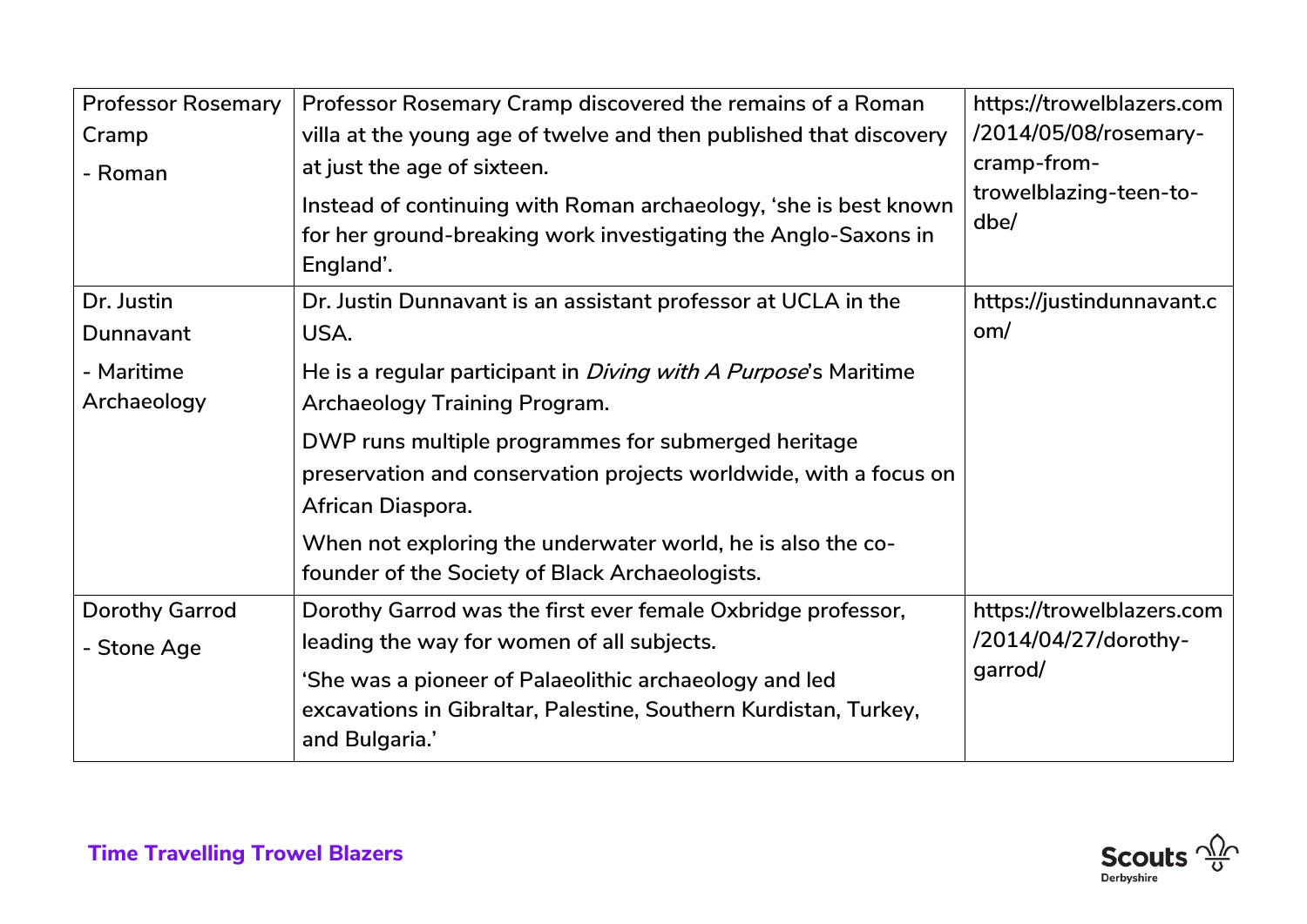| <b>Kenneth Hudson</b>  | Kenneth Hudson's third book coined the phrase 'Industrial           | http://nationalheritage.or       |
|------------------------|---------------------------------------------------------------------|----------------------------------|
| - Industrial           | Archaeology'.                                                       | g.uk/wordpress/wp-               |
|                        | He went on to become the first editor of 'The Journal of Industrial | content/uploads/2018/05          |
|                        | Archaeology'.                                                       | /KennethHudson.pdf               |
|                        | He is said to have 'practically invented industrial archaeology'.   |                                  |
| Mary Leakey            | Mary Leakey is best known for her discovery of the Laetoli          | https://trowelblazers.com        |
|                        | footprints, dating back 3.6 million years.                          | /mary-leakey-2/                  |
| Palaeoanthropology     | 'Leakey's independent discovery and research on the Laetoli prints  |                                  |
|                        | has helped stitch together the steps of our evolutionary history'.  |                                  |
| Dr Nthabiseng          | Dr Nthabiseng Mokoena is currently* the only female                 | https://trowelblazers.com        |
| Mokoena                | archaeologist in Lesotho and lectures at the National University of | /2020/11/12/nthabiseng-          |
| - Iron Age             | Lesotho.                                                            | mokoena/                         |
|                        | Her PhD explored 'the links between Iron Age farming                |                                  |
|                        | communities and contemporary Bantu-speaking community               | *at time of writing - April 2022 |
|                        | identities.'                                                        |                                  |
| <b>Professor Sarah</b> | Professor Sarah Parcak is a Space Archaeologist and is a National   | https://trowelblazers.com        |
| Parcak                 | <b>Geographic Society Archaeology Fellow.</b>                       | /2017/04/06/sarah-               |
| - Space                | She uses satellites in space to help discover archaeological sites. | parcak/                          |
| Archaeology            | Her ground-breaking use of infrared satellite imagery has helped    |                                  |
|                        | uncover thousands of prospective pyramids in Egypt.                 |                                  |
|                        |                                                                     |                                  |